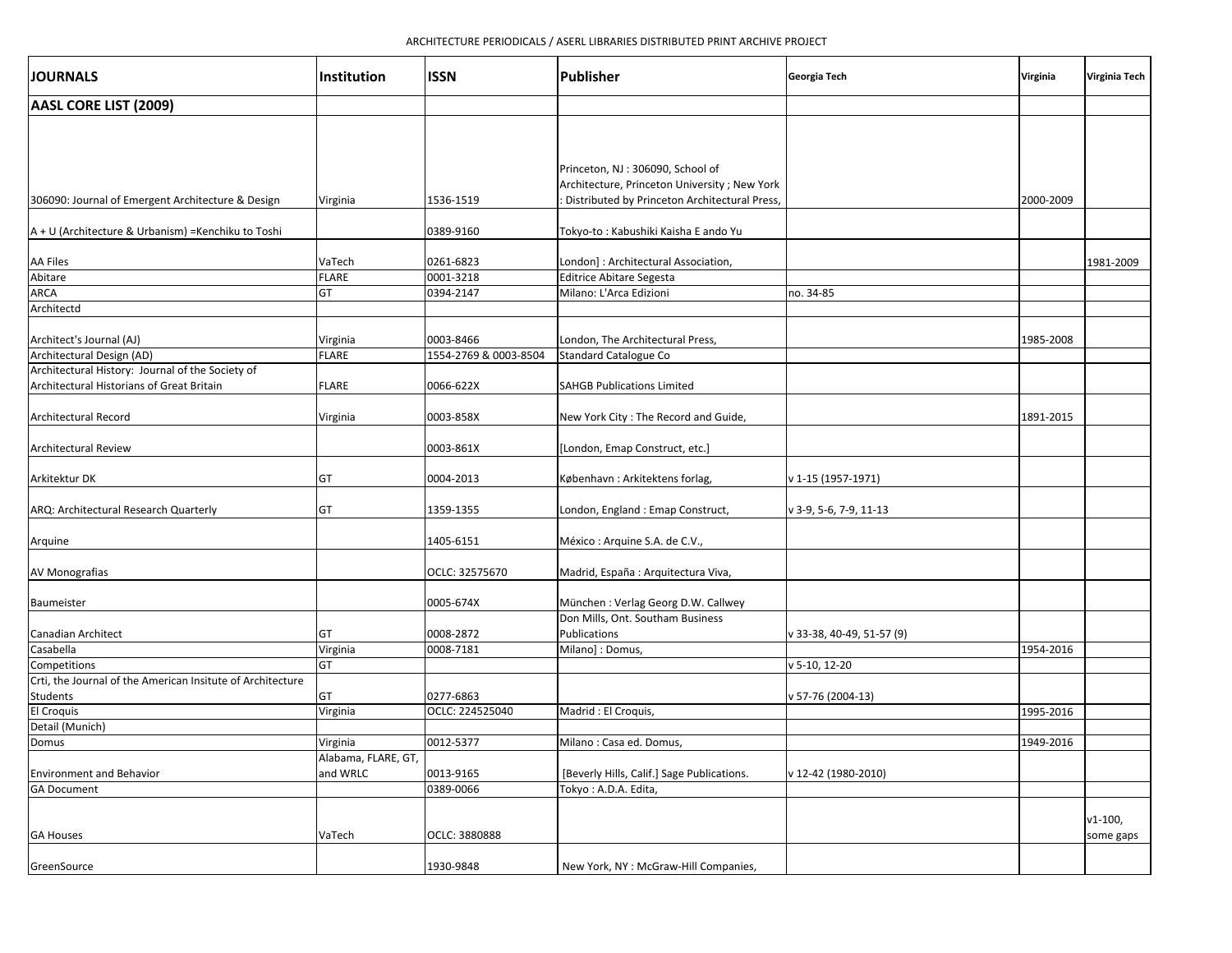| <b>JOURNALS</b>                                                                      | Institution                 | <b>ISSN</b>            | <b>Publisher</b>                                                                                                                                                          | Georgia Tech                                                                                                                                                                                                                                                                                                              | Virginia  | Virginia Tech |
|--------------------------------------------------------------------------------------|-----------------------------|------------------------|---------------------------------------------------------------------------------------------------------------------------------------------------------------------------|---------------------------------------------------------------------------------------------------------------------------------------------------------------------------------------------------------------------------------------------------------------------------------------------------------------------------|-----------|---------------|
| <b>Grey Room</b>                                                                     | GT, Virginia                | 1526-3819              | Cambridge, MA : MIT Press,                                                                                                                                                | no. 1-4, 5-9, 10-29                                                                                                                                                                                                                                                                                                       | 2000-2010 |               |
| Harvard Design Magazine<br>ID (International Design)                                 | Virginia<br>GT, WRLC        | 1093-4421<br>0894-5373 | Cambridge, MA : Harvard University<br>Graduate School of Design,<br>Design Publications,                                                                                  | v31-44, 46                                                                                                                                                                                                                                                                                                                | 1997-2016 |               |
| <b>Interior Design</b><br>Japan Architect                                            | GT                          | 0020-5508<br>0448-8512 | NY: Interior Design Div of Whitney<br><b>Communications Corp</b><br>[Tokyo: Shinkenchiku-Sha,                                                                             | VOL 47 (1976) Incomplete<br>VOL 48-59 (1977-1988)<br>VOL 60(1-2) (1989:JAN)<br>VOL 61(6-9) (1990:APR-JUN)<br>VOL 61(12-16) (1990:SEP-DEC)<br>VOL 62 (1991) Incomplete<br>VOL 63-68 (1992-1997)<br>VOL 69(1-7) (1998:JAN-MAY)<br>VOL 69(11-15) (1998:SEP-DEC)<br>VOL 70-76 (1999-2005)<br>VOL 77-79 (2007-2008) Incomplete |           |               |
| Journal of Architectural and Planning Research                                       | VaTech                      | 0738-0895              | New York, N.Y.: Elsevier,                                                                                                                                                 |                                                                                                                                                                                                                                                                                                                           |           | 1984-2012     |
| Journal of Architectural Education (JAE)                                             | <b>FLARE &amp; UF</b>       | 0047-2239 & 1046-4883  | Association of Collegiate Schools of<br>Architecture, Inc.; Blackwell Publishing                                                                                          |                                                                                                                                                                                                                                                                                                                           |           |               |
| Journal of Architecture                                                              | GT                          | 1360-2365              | London: Published by E. & F.N. Spon for the<br>Royal Institute of British Architects, London :<br>Published by Routledge for the Royal<br>Institute of British Architects | VOL 3-13(1998-2008)<br>VOL 14-15 (2009-2010) Incomplete<br>VOL 16-18 (2011-2013)                                                                                                                                                                                                                                          |           |               |
| Journal of Green Building                                                            | GT                          | 1552-6100              | Glen Allen, VA : College Pub.,                                                                                                                                            | v 2-5(5) (2007-2010)                                                                                                                                                                                                                                                                                                      |           |               |
| Journal of the American Planning Association                                         | <b>GT, FLARE &amp; WRLC</b> | 0194-4363              | American Planning Association                                                                                                                                             | VOL 45-68 (1979-2002)<br>VOL 69 (2003) (Incomplete)<br>VOL 70-79 (2004-2013)                                                                                                                                                                                                                                              |           |               |
| Journal of the Society of Architectural Historians (JSAH)<br>Journal of Urban Design | UF, FLARE & WRLC<br>VaTech  | 0037-9808<br>1357-4809 | Society of Architectural Historians; University<br>of California Press<br>Nottingham: Carfax.                                                                             |                                                                                                                                                                                                                                                                                                                           |           | 1996-2010     |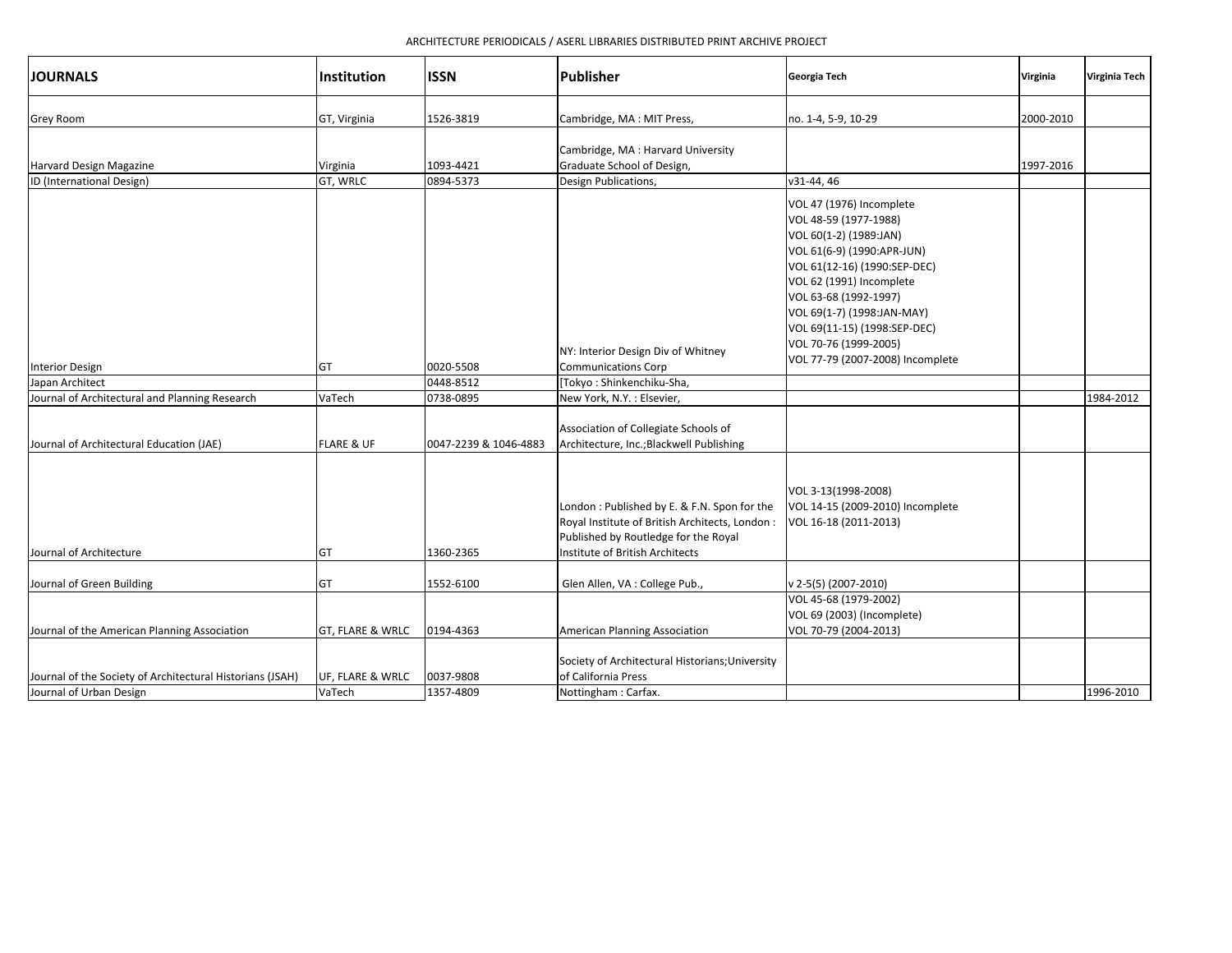| <b>JOURNALS</b>                         | Institution            | <b>ISSN</b>            | Publisher                                                                                                                                                                        | Georgia Tech                                                                                                                                                                                                                                                                                                                                                                                                                                                                      | Virginia  | Virginia Tech |
|-----------------------------------------|------------------------|------------------------|----------------------------------------------------------------------------------------------------------------------------------------------------------------------------------|-----------------------------------------------------------------------------------------------------------------------------------------------------------------------------------------------------------------------------------------------------------------------------------------------------------------------------------------------------------------------------------------------------------------------------------------------------------------------------------|-----------|---------------|
|                                         |                        |                        |                                                                                                                                                                                  | VOL 1 (1910-1911) Incomplete<br>VOL 2 (1911-1912)<br>VOL 3 (1912-1913) Incomplete<br>VOL 4 (1913-1914)<br>VOL 5 (1914-1915) Incomplete<br>VOL 6 (1915-1916)<br>VOL 7-8 (1916-1918) Incomplete<br>VOL 9-11 (1918-1921)<br>VOL 12 (1921-1922) Incomplete<br>VOL 13-25 (1922-1935)<br>VOL 26 (1935-1936) Incomplete<br>VOL 27-28 (1936-1938)<br>VOL 30-62 (1939-1972)<br>VOL 64-84(6) (1973-1994:JUN)<br>VOL 84(7-12) (1994:JULY-DEC) Incomplete<br>VOL 86(7)-VOL 89 (1996:JUL-1999) |           |               |
| Landscape Architecture                  | GT, FLARE              | 0023-8031              | American Society of Landscape Architects                                                                                                                                         | VOL 1-2 (1982-1983) Incomplete                                                                                                                                                                                                                                                                                                                                                                                                                                                    |           |               |
| Landscape Journal                       | GT, FLARE              | 0277-2426              | University of Wisconsin Press                                                                                                                                                    | VOL 3-28 (1984-2009)                                                                                                                                                                                                                                                                                                                                                                                                                                                              |           |               |
| Log                                     | Virginia               | 1547-4690              |                                                                                                                                                                                  |                                                                                                                                                                                                                                                                                                                                                                                                                                                                                   | 2009-2016 |               |
| Lotus International                     |                        | 1124-9064              | Milano : Industrie grafiche editoriali, Milano :<br><b>Editoriale Lotus</b>                                                                                                      |                                                                                                                                                                                                                                                                                                                                                                                                                                                                                   |           |               |
| Metropolis                              | Virginia               | 0279-4977              | New York, N.Y. : Bellerophon Publications,                                                                                                                                       |                                                                                                                                                                                                                                                                                                                                                                                                                                                                                   | 1982-2016 |               |
| Perspecta<br>Places                     | UF & FLARE<br>GT, WRLC | 0079-0958<br>0731-0455 | The MIT Press<br>Published by the MIT Press for the College of<br>Environmental Design, University of<br>California, Berkeley and the School of<br>Architecture and Planning, Ma | v 1-19 (1983/84 - 2007)                                                                                                                                                                                                                                                                                                                                                                                                                                                           |           |               |
| Planning                                | GT, FLARE, VaTech      | 0001-2610              | American Society of Planning Officials                                                                                                                                           | v35-72 (1969-2006)                                                                                                                                                                                                                                                                                                                                                                                                                                                                |           | 1969-2015     |
| Praxis: Journal of Writing and Building | Virginia               | 1526-2065              | Praxis Inc.                                                                                                                                                                      |                                                                                                                                                                                                                                                                                                                                                                                                                                                                                   | 2002-2011 |               |
| Preservation                            | GT                     | 1090-9931              | Washington: The Trust (National Trust for<br><b>Historic Preservation)</b><br>Barcelona : Col·legi Oficial d'Arquitectes de                                                      | VOL 48(4)-54(4) (1996:JUL-2002:JUL)<br>VOL 55(2)-VOL 62 (2003:MAR-2010)<br>VOL 63(2)-VOL 67 (2011:MAR-2015)                                                                                                                                                                                                                                                                                                                                                                       |           |               |
| Quaderns d'arquitectura I urbanisme     |                        | 0211-9595              | Catalunya                                                                                                                                                                        |                                                                                                                                                                                                                                                                                                                                                                                                                                                                                   |           |               |
| Cuadernos de arquitectura.              | GT                     | 0011-2364              | Barcelona : Colegio Oficial de Arquitectos de<br>Catuluña y Baleares.                                                                                                            | NO 35-79 (1959-1970)                                                                                                                                                                                                                                                                                                                                                                                                                                                              |           |               |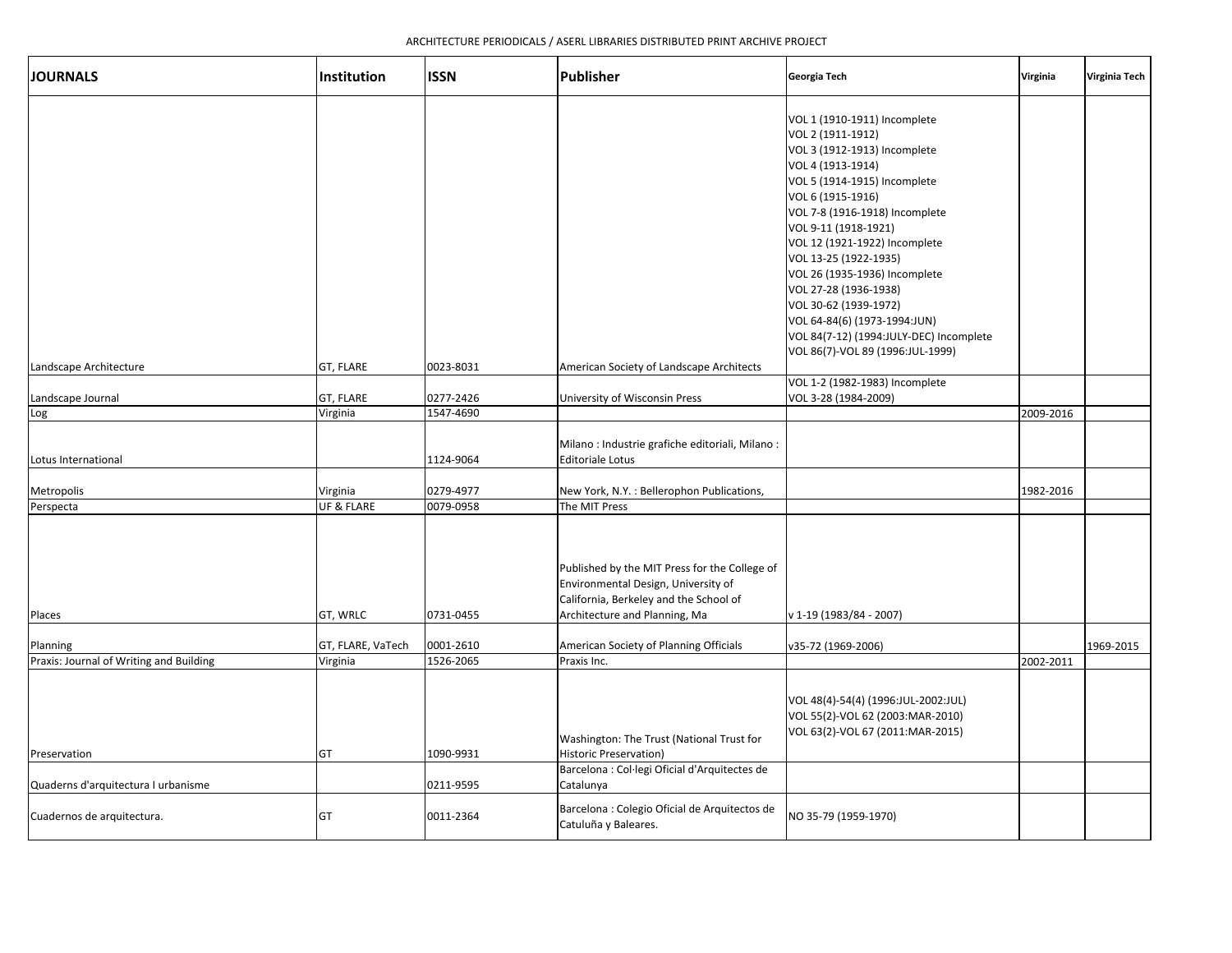| <b>JOURNALS</b>                                                           | Institution  | <b>ISSN</b>    | Publisher                                                                                                                                                                                           | Georgia Tech                                                                                                                                                                                        | Virginia  | Virginia Tech |
|---------------------------------------------------------------------------|--------------|----------------|-----------------------------------------------------------------------------------------------------------------------------------------------------------------------------------------------------|-----------------------------------------------------------------------------------------------------------------------------------------------------------------------------------------------------|-----------|---------------|
| RIBA Journal (Royal Institute of British Architects)                      | GT, Virginia | 1463-9505      | RIBA Journals, London : Published for the<br>Royal Institute of British Architects by Atom<br>Publishing London : Published for the Royal<br>Institute of British Architects by RIBA<br>Enterprises | VOL 100(9)-102(3) (1993:SEP-1995:MAR)<br>VOL 103 (1996)<br>VOL 104(7)-105 (1997:JUL-1998)<br>VOL 106(2-12)-112 (1999:FEB-DEC)                                                                       | 1960-2016 |               |
| Thresholds                                                                |              | 1091-711X      | [Cambridge, Mass.] : Massachusetts Institute<br>of Technology, Dept. of Architecture,                                                                                                               |                                                                                                                                                                                                     |           |               |
| <b>Urban Land</b>                                                         | <b>WRLC</b>  | 0042-0891      | Urban Land Institute]                                                                                                                                                                               |                                                                                                                                                                                                     |           |               |
| Werk Bauen und Wohnen                                                     |              | 0257-9332      | Zürich, Verlag Werk.                                                                                                                                                                                |                                                                                                                                                                                                     |           |               |
| <b>AASL SUPPLEMENTAL (2009)</b>                                           |              |                |                                                                                                                                                                                                     |                                                                                                                                                                                                     |           |               |
|                                                                           |              | 1136-9647      |                                                                                                                                                                                                     |                                                                                                                                                                                                     |           |               |
| 2G<br>$A-1-$                                                              | Virginia     |                | Barcelona, Spain: G. Gili,                                                                                                                                                                          |                                                                                                                                                                                                     | 2001-2012 |               |
| $A+T$                                                                     |              |                |                                                                                                                                                                                                     |                                                                                                                                                                                                     |           |               |
| <b>ACSA News</b>                                                          |              | OCLC: 34034908 | Washington, DC : Association of Collegiate<br>Schools of Architecture,                                                                                                                              |                                                                                                                                                                                                     |           |               |
| Architect's Newspaper                                                     |              | 1552-8081      | New York, NY : Architect's Newspaper,                                                                                                                                                               |                                                                                                                                                                                                     |           |               |
| Architectura: Zeitschrift fur Geschichte der Baukunst                     |              | 0044-863X      | München: Deutscher Kunstverl.,                                                                                                                                                                      |                                                                                                                                                                                                     |           |               |
| Architectural Science Review                                              | GT           | 0003-8628      | Sydney: Academic Press,                                                                                                                                                                             | VOL 1-14 (1958-1971)<br>VOL 15-16 (1972-1973) Incomplete<br>VOL 17-32 (1974-1989)<br>VOL 33-34 (1990-1991) Incomplete<br>VOL 35-36 (1992-1993)<br>VOL 37 (1994) Incomplete<br>VOL 38-54 (1995-2011) |           |               |
| Architectural Theory Review                                               |              | 1755-0475      | Sydney: Department of Architecture,<br>University of Sydney Philadelphia, PA: Taylor<br>and Francis                                                                                                 |                                                                                                                                                                                                     |           |               |
| Architecture Today                                                        | Virginia     | 0958-6407      | London : Architecture Today,                                                                                                                                                                        |                                                                                                                                                                                                     | #96-271   |               |
| Arkkitehti: Finnish Architectural Review                                  |              | 0783-3660      | Helsinki: SAFA.                                                                                                                                                                                     |                                                                                                                                                                                                     |           |               |
| Arkitektur N                                                              |              | 1504-7628      | Oslo: Norske arkitekters landsforbund,                                                                                                                                                              |                                                                                                                                                                                                     |           |               |
| Arquitectura Viva                                                         |              | 0214-1256      | Madrid: Avisa                                                                                                                                                                                       |                                                                                                                                                                                                     |           |               |
| AULA: Architecture and Urbanism in Las Americas [no<br>issues since 2003] |              | 1523-4207      |                                                                                                                                                                                                     |                                                                                                                                                                                                     |           |               |
|                                                                           |              |                |                                                                                                                                                                                                     |                                                                                                                                                                                                     |           |               |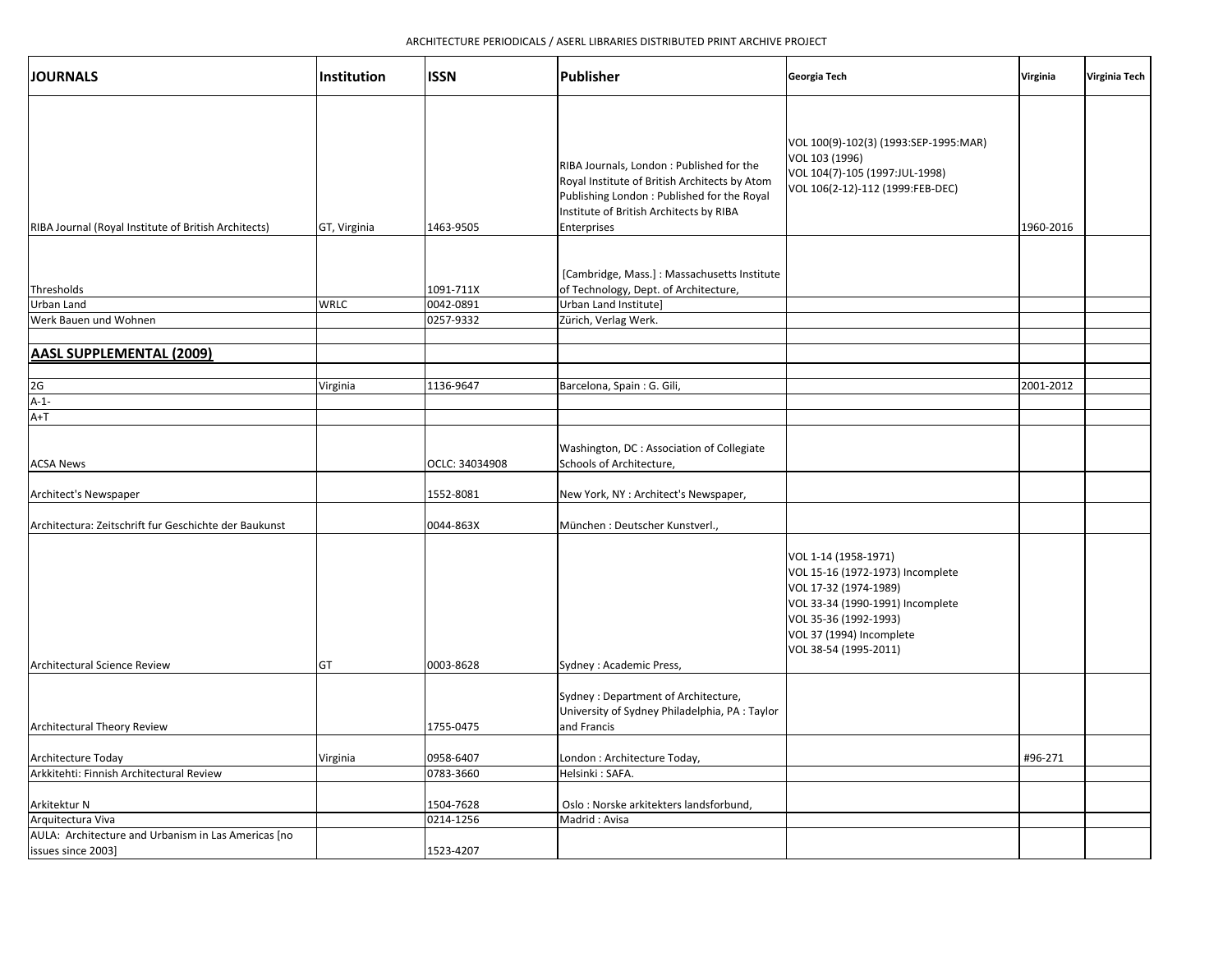| <b>JOURNALS</b>                     | Institution | <b>ISSN</b> | Publisher                                                                                                                                                                                                                                                                                                             | Georgia Tech                                                                                                                                                                                                                                                                                                                                                                                                                                                                                                                                                                                                                                                                                                                                                                                                                  | Virginia | Virginia Tech |
|-------------------------------------|-------------|-------------|-----------------------------------------------------------------------------------------------------------------------------------------------------------------------------------------------------------------------------------------------------------------------------------------------------------------------|-------------------------------------------------------------------------------------------------------------------------------------------------------------------------------------------------------------------------------------------------------------------------------------------------------------------------------------------------------------------------------------------------------------------------------------------------------------------------------------------------------------------------------------------------------------------------------------------------------------------------------------------------------------------------------------------------------------------------------------------------------------------------------------------------------------------------------|----------|---------------|
| Azure                               |             | 0829-982X   | Toronto: Gazette Publications, Toronto:<br>Azure Publishing Inc.                                                                                                                                                                                                                                                      |                                                                                                                                                                                                                                                                                                                                                                                                                                                                                                                                                                                                                                                                                                                                                                                                                               |          |               |
| Bauwelt<br><b>Blueprint Monthly</b> | GT          | 0005-6855   | Berlin: Ullstein, Berlin: Bauverlag                                                                                                                                                                                                                                                                                   | VOL 61(2-3) (1970:MAY-DEC) Incomplete<br>VOL 62 -63 (1971-1972)<br>VOL 64(1-6) (1973:JAN-JUN) Incomplete<br>VOL 64(7)-65(6) (1973:JUL-1974:JUN)<br>VOL 65(7-12) (1974:JUL-DEC) Incomplete<br>VOL 66(1-6) (1975:JAN-JUN)<br>VOL 66(7-12) (1975:JUL-DEC) Incomplete<br>VOL 67-68 (1976-1977)<br>VOL 69 (1978) Incomplete<br>VOL 70(7)-71(6) (1979:JUL-1980:JUN)<br>VOL 70(7-9) (1980:JUL-SEP) Incomplete<br>VOL 72(9-12) (1981:SEP-DEC) Incomplete<br>VOL 73-76 (1982-1985)<br>VOL 77(1-3) (1986:JAN-SEP) Incomplete<br>VOL 77(4)-79(2) (1986:OCT-1988:JUN)<br>VOL 79(3) (1988:JUL_SEP) Incomplete<br>VOL 79(4)-VOL 87(33) (1988:OCT-1996:AUG)<br>VOL 87(34-48) (1996:SEP-DEC) Incomplete<br>VOL 88-91(24) (1997-2000:JUN)<br>VOL 91(28-36) (2000:JUL-SEP)<br>VOL 91(37-48) (2000:OCT-DEC) Incomplete<br>VOL 92-102 (2001-2011) |          |               |
| Center                              | GТ          | 8755-2019   | tin, Tex.] : Center for the Study of American<br>Architecture, School of Architecture,<br>University of Texas at Austin ; New York :<br>Distributed by Rizzoli International<br>Publications, Austin, Texas: University of<br>Texas at Austin, School of Architecture,<br>Center for American Architecture and Design | v1-14 (1985-2008)                                                                                                                                                                                                                                                                                                                                                                                                                                                                                                                                                                                                                                                                                                                                                                                                             |          |               |
| DesignIntelligence                  |             | 1941-7306   | Atlanta, GA : Greenway Communications                                                                                                                                                                                                                                                                                 |                                                                                                                                                                                                                                                                                                                                                                                                                                                                                                                                                                                                                                                                                                                                                                                                                               |          |               |
| Deutsche Bauzeitung                 |             | 0721-1902   | Stuttgart : Deutsche Verlags-Anstalt                                                                                                                                                                                                                                                                                  |                                                                                                                                                                                                                                                                                                                                                                                                                                                                                                                                                                                                                                                                                                                                                                                                                               |          |               |
| Dwell                               | Virginia    | 1530-5309   | San Francisco, CA : Pixie Communications,<br>Inc.,                                                                                                                                                                                                                                                                    |                                                                                                                                                                                                                                                                                                                                                                                                                                                                                                                                                                                                                                                                                                                                                                                                                               | #4-16    |               |
| Form: Pioneering Design             |             | 1931-5643   | Glendale, CA : Balcony Media,                                                                                                                                                                                                                                                                                         |                                                                                                                                                                                                                                                                                                                                                                                                                                                                                                                                                                                                                                                                                                                                                                                                                               |          |               |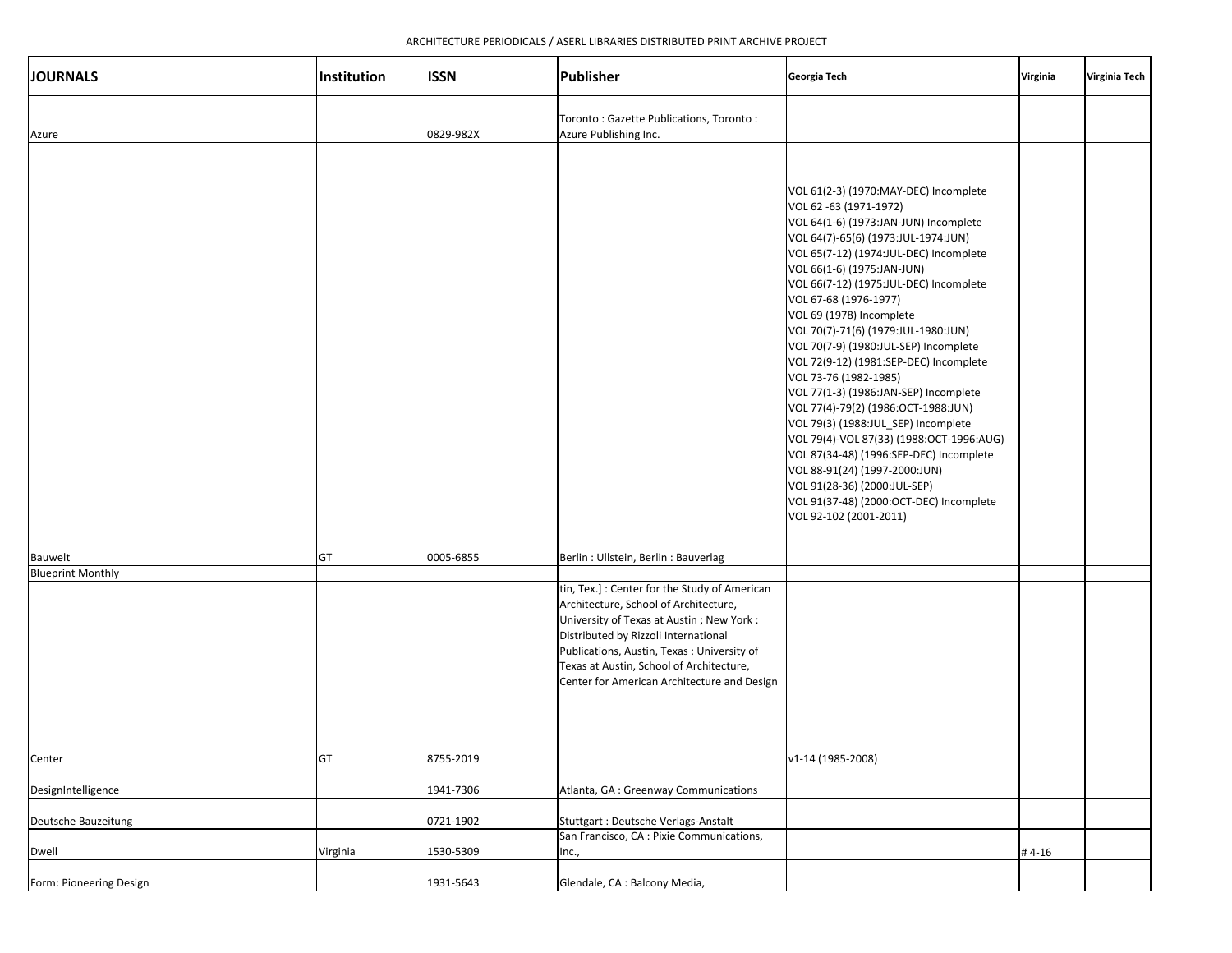| <b>JOURNALS</b>                                                                         | Institution      | <b>ISSN</b>                  | <b>Publisher</b>                                                                                                                                                                                                            | Georgia Tech                                                                       | Virginia  | Virginia Tech |
|-----------------------------------------------------------------------------------------|------------------|------------------------------|-----------------------------------------------------------------------------------------------------------------------------------------------------------------------------------------------------------------------------|------------------------------------------------------------------------------------|-----------|---------------|
| <b>GA Architect</b>                                                                     |                  | OCLC: 12606727               | Tokyo: A.D.A. Edita,                                                                                                                                                                                                        |                                                                                    |           |               |
| Hunch                                                                                   |                  | 1567-9837                    | Amsterdam, the Netherlands: Berlage<br>Institute,                                                                                                                                                                           |                                                                                    |           |               |
| International Journal of Architectural Computing (IJAC)                                 |                  | 1478-0771                    | [Essex] : Multi-Science Pub.                                                                                                                                                                                                |                                                                                    |           |               |
| JoLA/Journal of Landscape Architecture                                                  | Virginia         | 1862-6033                    | Wageningen: European Council of Landscape<br>Architecture Schools Munich : Callwey                                                                                                                                          |                                                                                    | 2006-2015 |               |
| Journal of Architectural Engineering                                                    | GT, WRLC, VaTech | 1076-0431                    | New York, NY : American Society of Civil<br>Engineers,                                                                                                                                                                      | v1-15 (1995-2009)                                                                  |           | 1995-2002     |
| <b>Materials Monthly</b><br>AMC: le Moniteur Architecture                               |                  | 1939-4993<br>OCLC: 44433030  | New York, N.Y. : Princeton Architectural Press                                                                                                                                                                              |                                                                                    |           |               |
| The Next American City                                                                  |                  | 1544-6999                    | New York, NY : Next American City, Inc.,                                                                                                                                                                                    |                                                                                    |           |               |
| Old House Journals<br>The Plan: Architecture and Technologies in Detail                 |                  |                              |                                                                                                                                                                                                                             |                                                                                    |           |               |
| <b>Planning Perspectives</b>                                                            | GT               | OCLC: 901590383<br>0266-5433 | London: E. & F.N. Spon,                                                                                                                                                                                                     | v2-18 (1987-2003)                                                                  |           |               |
|                                                                                         |                  |                              |                                                                                                                                                                                                                             |                                                                                    |           |               |
| Proekt Rossiia=Project Russia: Journal on Architecture,<br>Urbanism, Design, Technology |                  | 1385-2043                    | Moskva: A-Fond; Rotterdam: 010 Publishers,                                                                                                                                                                                  |                                                                                    |           |               |
| scape                                                                                   |                  | 1389-742X                    | Basel : Stichting Lijn in Landschap Foundation<br>: Birkhauser, Wageningen : Lijn in Landschap<br>Foundation : Birkhauser Wageningen : Lijn in<br>Landschap Foundation in collaboration with<br><b>Blauwdruk publishers</b> |                                                                                    |           |               |
| Topos                                                                                   | <b>FLARE</b>     | 0942-752X                    | München: Callwey,                                                                                                                                                                                                           |                                                                                    |           |               |
| UME<br>Urbanistica                                                                      |                  | 1037-5872                    | kville, Vic. : Haig Beck and Jackie Cooper,                                                                                                                                                                                 |                                                                                    |           |               |
| Vernacular Architecture Forum Newsletter                                                |                  |                              |                                                                                                                                                                                                                             |                                                                                    |           |               |
| Volume                                                                                  |                  | 1574-9401                    | Amsterdam, Netherlands: Archis Foundation,                                                                                                                                                                                  |                                                                                    |           |               |
| Wallpaper                                                                               |                  | OCLC: 54404338               | London, England : IPC Media                                                                                                                                                                                                 |                                                                                    |           |               |
| Women & Environments                                                                    |                  | 0229-480X                    | [Downsview, Ont.]: Excalibur Publications,                                                                                                                                                                                  |                                                                                    |           |               |
|                                                                                         |                  |                              |                                                                                                                                                                                                                             |                                                                                    |           |               |
| <b>ADDITIONS</b>                                                                        |                  |                              |                                                                                                                                                                                                                             |                                                                                    |           |               |
| ASPO Newsletter (Planning - American Soc of Planning<br>Officials)                      | GT               | OCLC:2083060                 | Chicago: American Society of Planning<br>Officials.                                                                                                                                                                         | VOL 17(10)-31 (1951:OCT-1965)<br>VOL 32-33 (1966-1967) Incomplete<br>VOL 34 (1968) |           |               |
| [UF] Florida/Caribbean Architect                                                        |                  | OCLC: 248033434              | Christ Church, Barbados : Sassman Pub                                                                                                                                                                                       |                                                                                    |           |               |